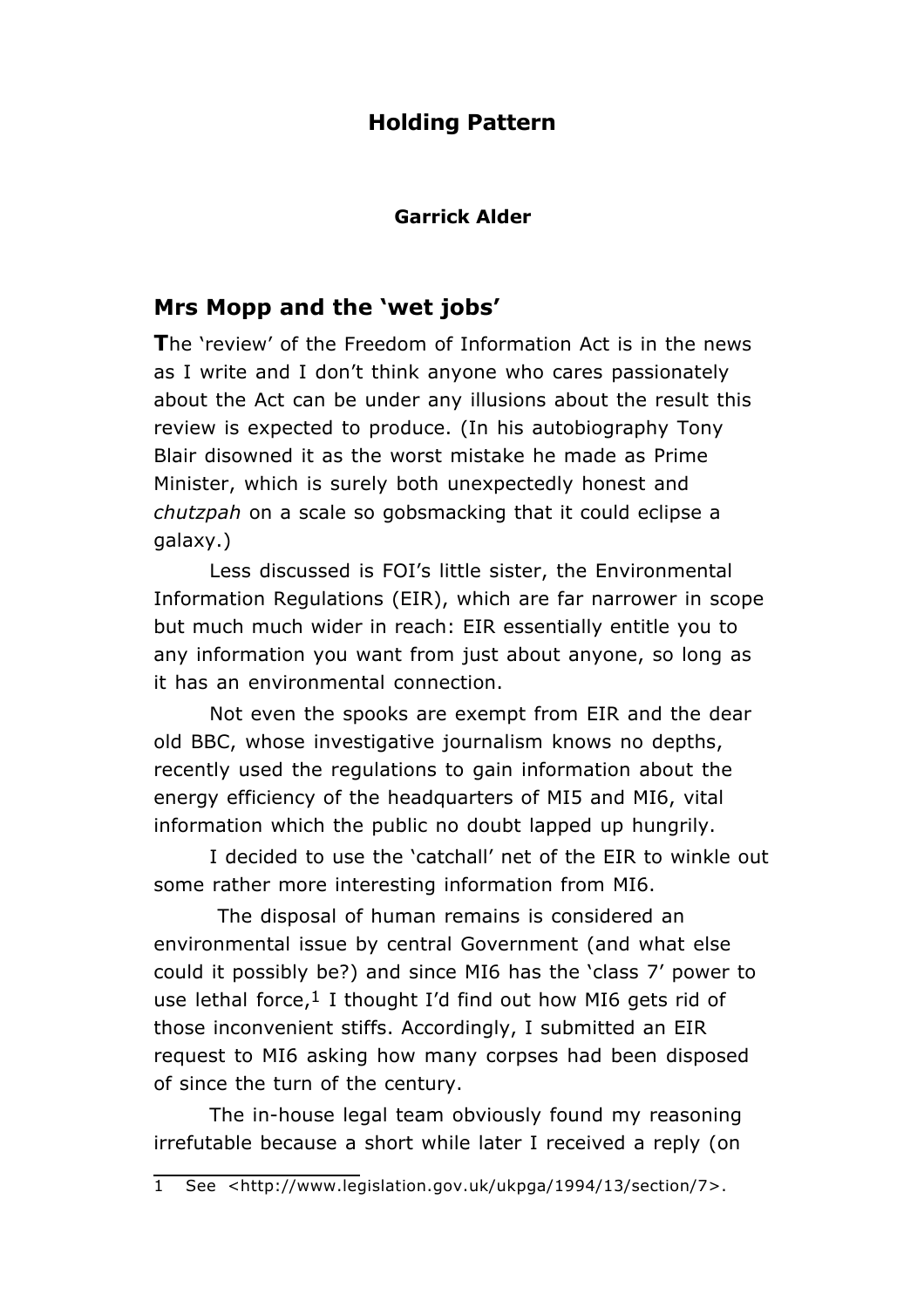plain A4 paper, signed with a wiggly line with no name beneath it) informing me that the Secret Intelligence Service has not disposed of human remains in the last 15 years.

Encouraged, I wrote again, this time asking for the release of the Service's internal codes/regulations/whatever concerning the disposal of human remains.

The Service's next letter thanked me for my supplemental question and informed me that no such framework exists.

No doubt, MI6 was entirely honest and forthright in its responses.

I was understandably puzzled by such a glaring omission in such a strictly regulated environmental area of law and so I wrote to the Department for the Environment, Food and Rural Affairs to ask how the Government ensured MI6 wasn't polluting the planet with lead-overdose patients.

There was a pause of a week or two and then the Department's press office wrote back telling me the whole thing was nothing to do with them and that I should approach the Home Office and the Ministry of Justice instead – neither of which, of course, has the slightest oversight of MI6.

I think I recognise a wild goose chase when I'm being led on one, so I left the matter there.

#### **Crozier's cronies**

**A**mong the recent revelations from Consortium News concerning Keith Rupert Murdoch's clandestine relationship with the CIA (see *Lobster* 69) was the fact that in 1984 Mr Murdoch had funded a European 'fact finding' mission by that noted spook-cum-hack the late Brian Crozier. Consortium's piece did not explore what Crozier did to earn his keep, but a little niggle at the back of my head told me that this news wasn't entirely a surprise.

When I finally got round to buying a second-hand copy of the book to refresh my memory, the answer was indeed staring me in the face from the pages of the first volume of the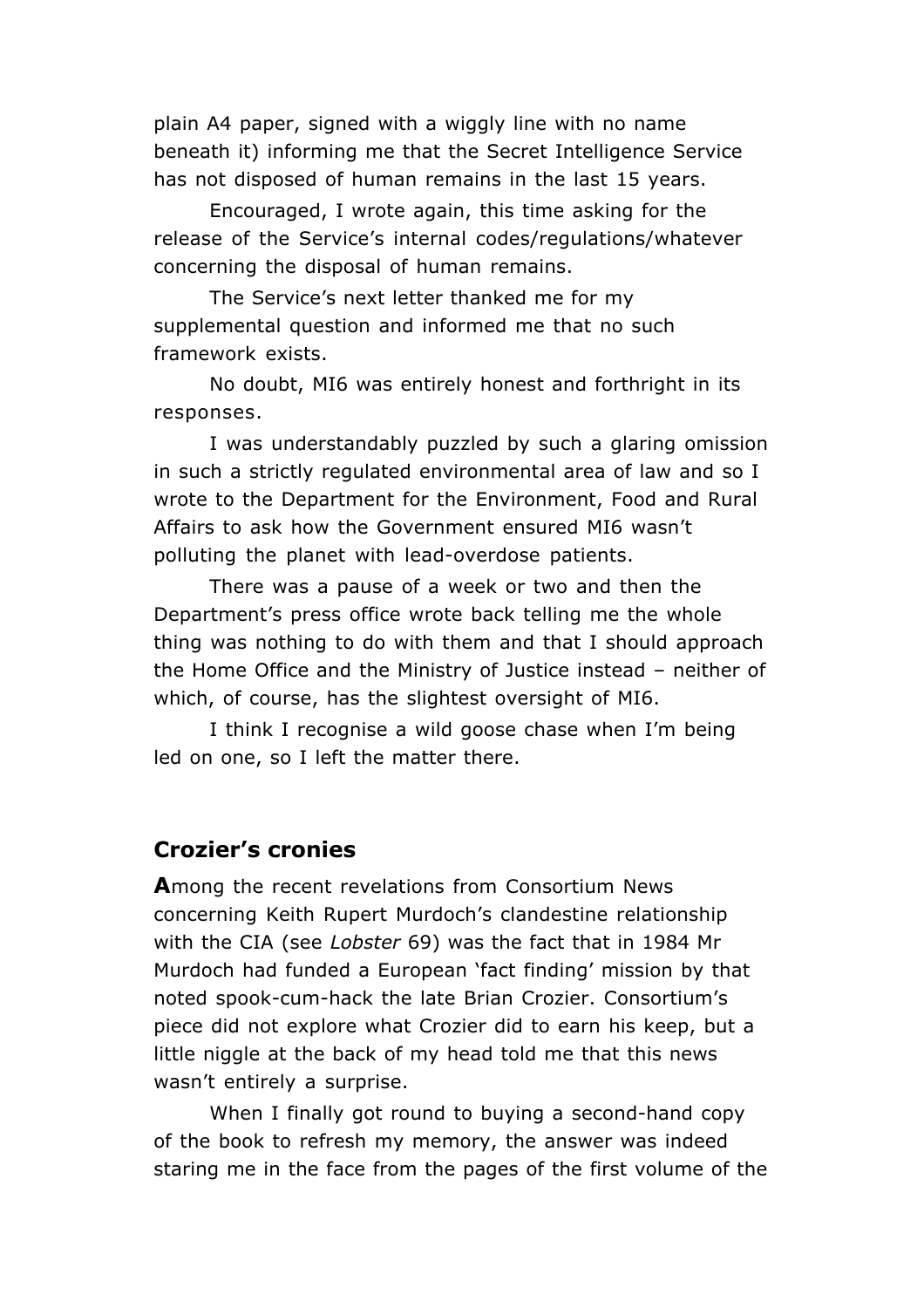diaries of Woodrow Wyatt, AKA Baron Wyatt of Weeford, AKA 'The Voice of Reason'.2 Wyatt's entry for Monday 2 June 1986 begins:

> 'To the Stafford Hotel, 11 am. Meeting with conspirators. Brian Crozier,  $3$  Julian Lewis,  $4$  a man from Aims of Industry whose name I've forgotten and another man who I never identified.<sup>5</sup> How to make the public realise that Labour is still dominated by Militants, Communists and Marxists.'

Wyatt of course was a close friend of Mr Murdoch (until the 1990s, when the tycoon decided that the Vox Rationis was no more use and dumped him, leaving Wyatt to lament into his tape-recorder that Murdoch 'has behaved like a swine and a pig') and so to my mind the look of this 'meeting with conspirators' is that the whole thing was orchestrated by Mr Murdoch himself. It's the simplest explanation.

It's clear from this entry that the Stafford Hotel meeting wasn't the start of a plan but a continuation of something already in motion. Wyatt recorded: 'A lot of work has been done on bias in the media and there will be a report coming to me soon I hope. It covers BBC and Independent TV.'

At this stage, it's not clear to me what came of this plotting, if anything.

But there is a lovely coda in Wyatt's entry for 12 November 1987, which records a lunch with David Hart,

<sup>2</sup> Of this *News of the World* editor, Derek Jameson, said in 2008: 'True, Murdoch did foist Woodrow Wyatt on me at the NoW. I got my own back by putting this subhead under his by-line: The voice of reason. I reckon the whole world with the exception of Wyatt and Murdoch knew I was taking the piss.' <http://www.pressgazette.co.uk/ node/41321>

<sup>3</sup> Crozier is referred to in a footnote by Wyatt's editor Sarah Curtis as: 'Journalist and author, in the Guinness Book of Records as the writer who has interviewed the most heads of state and government', which is true as far as it goes.

<sup>4</sup> Sarah Curtis notes simply that Mr Lewis was: 'Conservative MP, elected 1997' – which again, is true as far as it goes but does not reflect Mr Lewis' status at the time or, for example, his intriguing exploits with The Freedom Association during the 1970s.

<sup>5</sup> I feel sure that we glimpse here the fleeting shadow of an MI5 officer.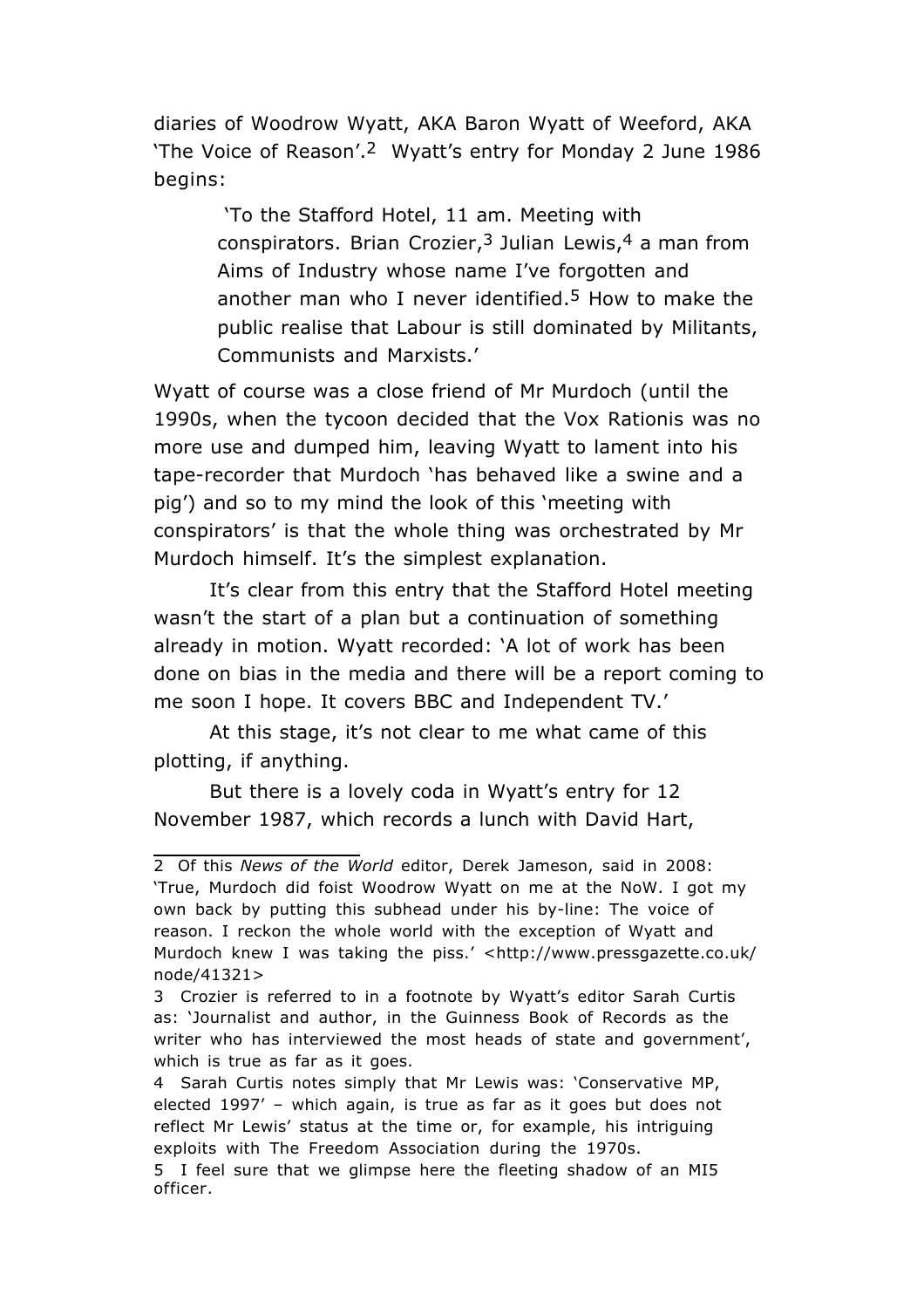alumnus of the far-right Murdoch-funded Campaign for a Free Britain, in which Hart tried to cajole Wyatt (a friend of Mrs Thatcher and the Queen Mother) into recommending Crozier to Thatcher for a knighthood.

It really is a small world in the British Establishment. Speaking of which.....

### **Coulson and co**

**N**ow that the Tommy Sheridan perjury trial has acquitted former Murdoch employee Andy Coulson, there's no risk of contempt of court and so I am free to explore a matter that has interested me for some time.

Throughout the byzantine and years-long unfolding of the News International hacking scandal, there have been a few glimpses of what might have been peripheral involvement by the Security Service, MI5. I have only been keeping half an eye on the entire affair so the one that sticks in my mind is the 2011 revelation that News Int's semi-detached private investigator Glenn Mulcaire had somehow got access to an MI5 file on a friend of Princes William and Harry.<sup>6</sup> Since the friend in question was not suspected of any wrongdoing, the look of this disclosure is that MI5 routinely keep tabs on those close to Royalty – although they seem to have missed Jimmy Savile for some reason.

Anyway, the Mulcaire/MI5 connection was never explored or brought before Lord Leveson and died amid the long grass of official silence. Earlier this year it was revealed that former *News of the World* high-flier (and recently theatre critic for the *Surrey Comet*) Neville Thurlbeck was an MI5 informant.7 Mr Thurlbeck has stated that the flow of information was 'strictly one way' – no doubt, Mr Thurlbeck was motivated purely by patriotic national security concerns – and that moving from journalism to work for MI5 would have

<sup>6 &</sup>lt;http://www.nytimes.com/2011/10/22/world/europe/mi5 references-emerge-in-britain-phone-hacking-suit.html?\_r=3&>

<sup>7 &</sup>lt;http://www.pressgazette.co.uk/former-news-world-reporter-nevillethurlbeck-reveals-25-years-tabloid-secrets-exclusive-extracts>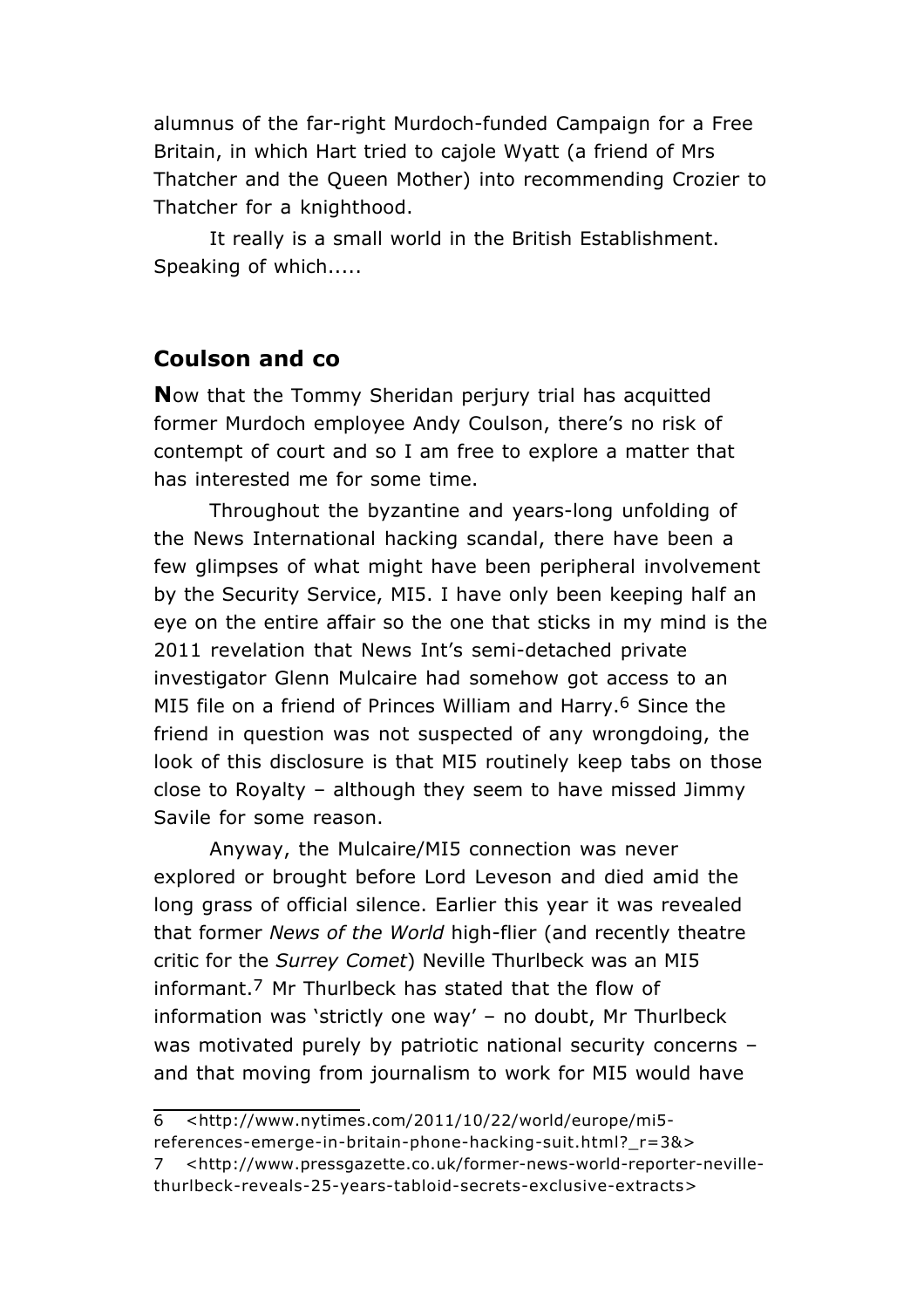entailed a drastic pay cut (a claim that I find wholly believable).

Later, Mr Thurlbeck would find himself the cellmate of Andy Coulson during the thirty seven days Mr Thurlbeck was imprisoned, a situation that it is hard to believe was coincidental, although what might have motivated it remains unclear (there is material for a playwright here, I think).

Mr Coulson of course had taken Mr Thurlbeck's dreaded pay cut in order to become David Cameron's communications chief, in which position it was later revealed he was not vetted. The emergence of this fact is said to have 'shocked Whitehall', and not without reason: allowing someone to get to the centre of government without proper background checks is like handing your bank card and PIN to a stranger on the street. Marcia Faulkender's supposed 'non-vetting' was enough to inspire a smear campaign involving compromised national security during Harold Wilson's term in office.

Number 10 itself argued....well, it's not entirely clear what Number 10 argued. $8$  First of all, Coulson was said to have undergone basic vetting and not to have had access to top secret material. Then the line was that Coulson would have been subject to developed vetting<sup>9</sup> but it would have been too expensive. Then the claim was that Coulson was being subjected to developed vetting but it was never completed. Finally, Number 10 declared that 'No information is held that shows Andy Coulson was sent information incorrectly or for which he was not authorised', a statement that deserves very careful reading indeed.

When Coulson finally appeared before Lord Leveson's inquiry (the second act of which is now well overdue) he cautiously said that he 'may have' had unsupervised access to material classified top secret and above. Obviously, he couldn't be sure about that.

It is very, very hard indeed to accept, per Number 10's protean statements, that there was somehow an absolutely

<sup>8 &</sup>lt;http://www.theguardian.com/media/2012/may/10/andy-coulsonsecurity-vetting-timeline>

<sup>9</sup> See <https://www.gov.uk/government/uploads/system/uploads/ attachment\_data/file/61938/NSV002-Active-2-8.pdf>.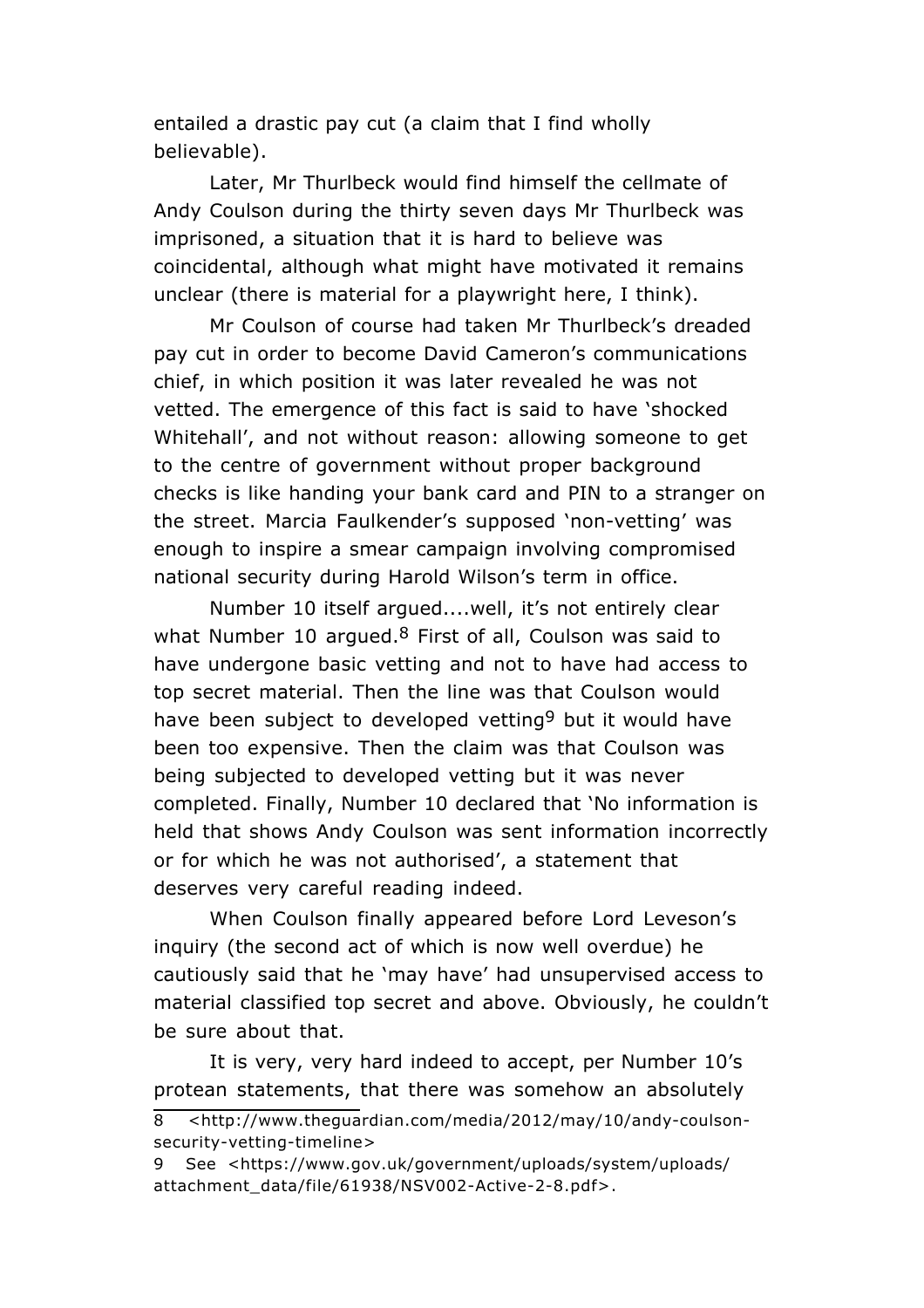unprecedented vetting failure in Coulson's case and that this failure was repeated several times for different reasons and that no-one realised at any stage. In Whitehall terms, this is quite literally unthinkable. It would crease the brow of even the average *Daily Star* reader. But it would make perfect sense if Coulson had already been thoroughly checked out by MI5 and so – not expecting it ever to come to light – no-one at Number 10 bothered to go through the redundant procedural rigmarole of vetting him again.

# **Tory Party like it's 1992**

**A**nd so the Miliband rocket proved to be a damp squib at the ballot booth and now the brothers (and sisters) are at each other's throats providing a neat distraction from all that boring post-election analysis that no-one cares about. Which is a pity, because on the face of it 2015's General Election result was every bit as scepticism-worthy as 1992's. In 1992 it will be recalled, the Tories won by a margin of 11 seats, involving an average victory margin of 119 votes in each – and four of those seats reported signs of election-rigging.

This time round the Tory win was dependent on just six seats, all with wafer-thin margins of victory.

\* In Wales, the Tories took the historic Labour seat of Gower by a margin of 27 votes and the Vale of Clwyd (also taken from Labour) by 237 votes.

\* Derby North was taken from Labour by a margin of 41 votes.

- \* The Tories held Croydon Central by 165 votes.
- \* Tories held Bury North by 378.

\* Thurrock stayed Tory by a margin of 537 votes.

All of these margins are well within the capabilities of a team of determined local riggers, fiddlers and fixers. But since all the parties play the game, it's unlikely that anyone will officially complain, meaning that for the second time in a generation, a 'squeaker' of a poll might have been corrupted and invalid..... and with only a year and a day until the ballots are destroyed by incinerator, we may never know the truth.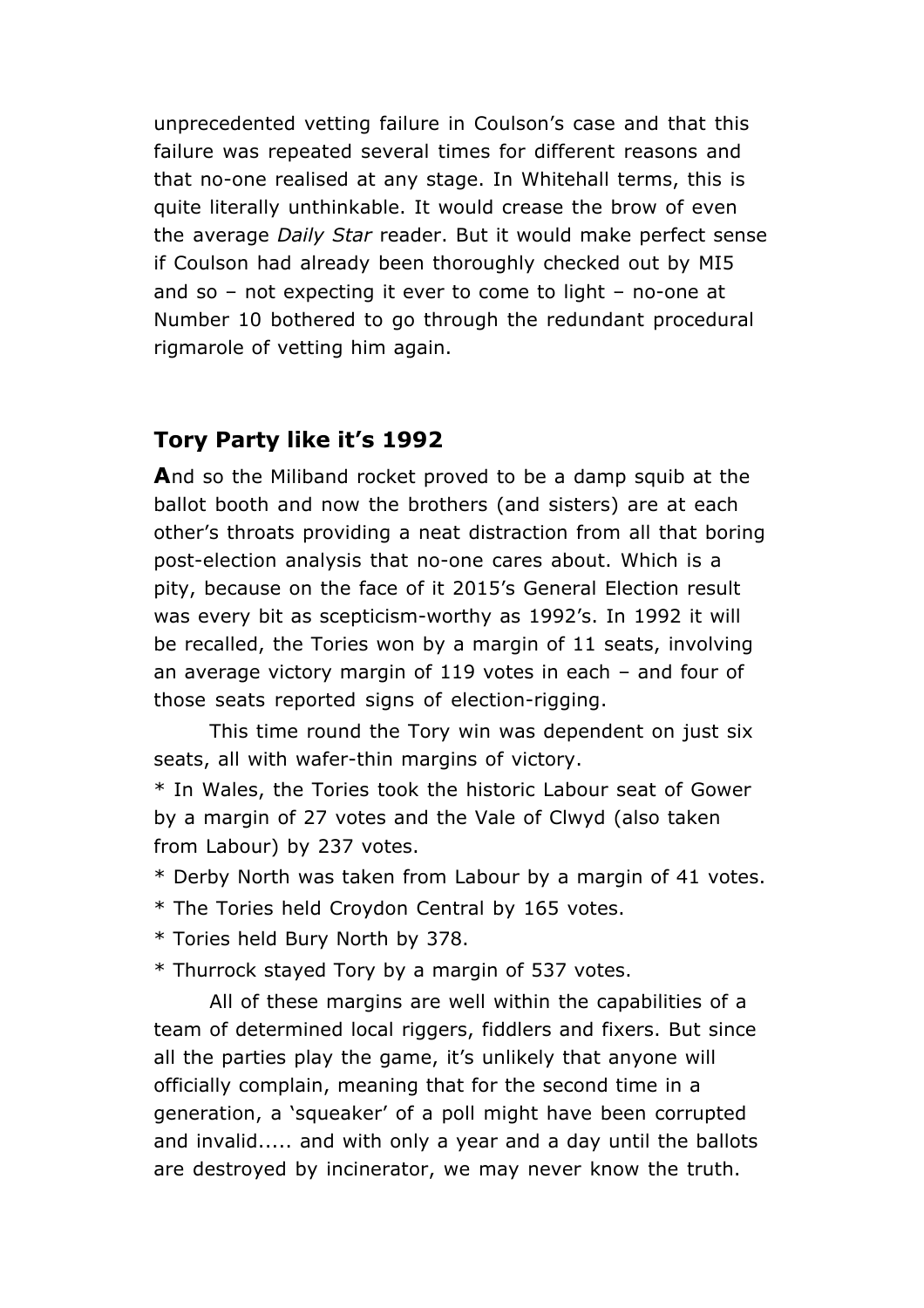# **Bogles**

**T**he SNP's endless denunciation of treacherous spies in their midst, plotting against Scottish nationalism, has generated a lot more heat than light. It was interesting, however, that Baroness Meta Ramsay, who will need no reintroduction, was the key figure in the Lords who allowed Jim Murphy to triumph over the motion of No Confidence tabled against him and thereby quit with honour. What a semi-detached 'ex'-MI6 officer was doing helping out a key New Labour figure is somewhat obscure but my hunch is that it was a case of 'my enemy's enemy' aimed at depriving the SNP of a symbolic scalp.

I'm not going to list all the allegations of spook involvement in the ScotNat political scene that have been made since the referendum campaign period: it would take too long and anyone who's been following the saga already knows at least some of this. My opinion is that MI5 wouldn't be doing its job if it wasn't working, on some levels, to maintain the integrity of the United Kingdom, a position with which I have no small amount of sympathy, the unquestionable romance of the Scottish independence narrative to one side.

What has escaped attention so far is the fact that in 2010 a British diplomat cabled a Belfast colleague about Holyrood's state of mind and reported insights attributed to 'well-placed sources' – those sources being clearly, from the context, within the SNP.10

So it appears that the SNP has been comprehensively infiltrated years ago. Perhaps private knowledge of this is why SNP figures have been so jumpy about possible security service interventions.

I submitted a Freedom of Information Act request to the CIA around the time of the referendum, asking them for any and all available material relating to the Scottish independence movement since 1979, figuring that would catch everything in modern times and could be winnowed down to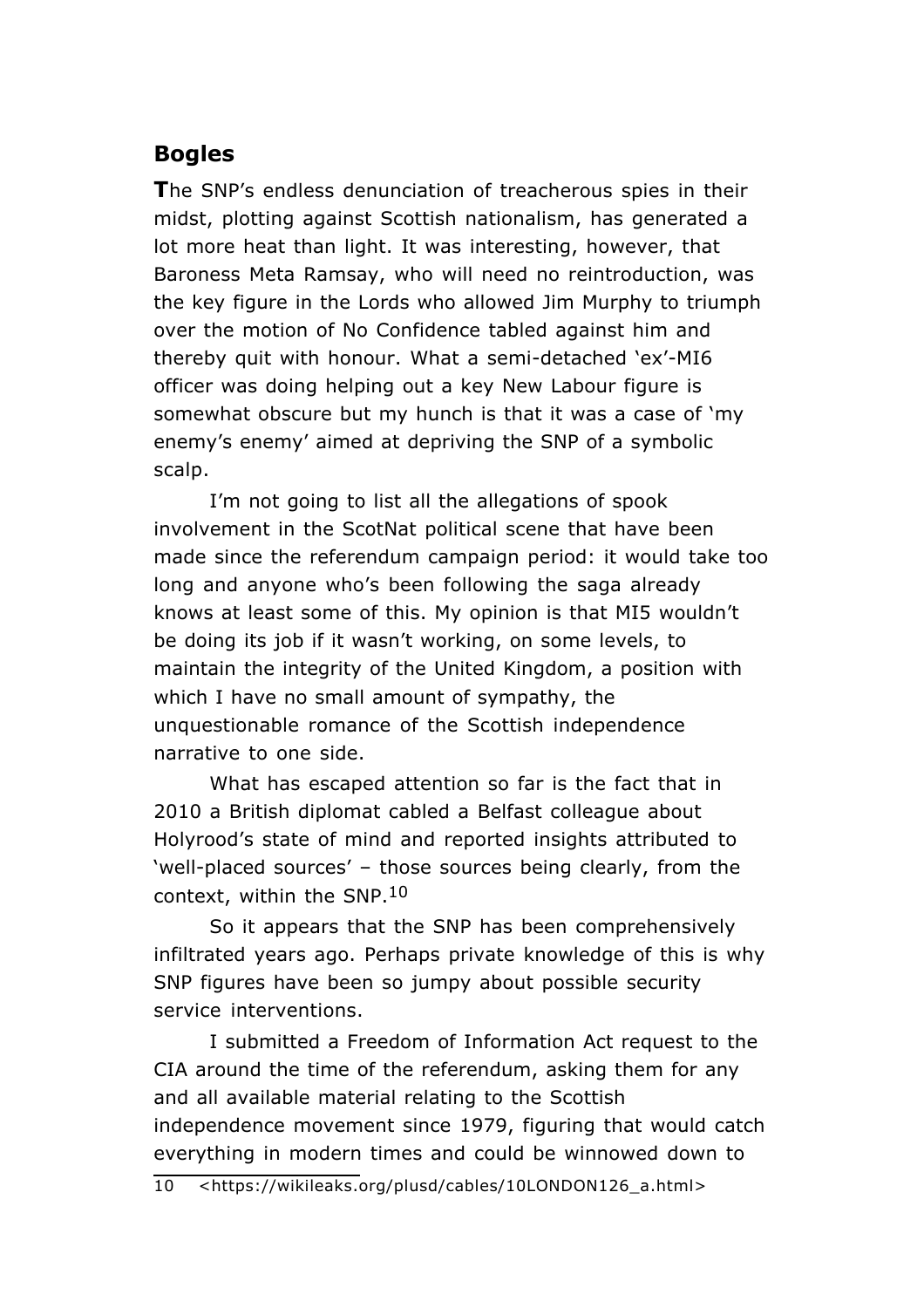the releasable few pages by declassification staff. Instead, the CIA declined to confirm or deny that it held any such material concerning a force that threatened the constitutional composition of a key strategic ally nation.

Make of that what you will.

#### **The SNP's 'oil field cover-up'**

**W**hen the discovery of the new North Sea oil field referred to as Vorlich/Marconi was announced shortly after the Scottish referendum last year, many immediately cried smelled a rat. It had been a major plank of the SNP's campaign that major new North Sea discoveries lay ahead and/or were being hushed up in order to promote uncertainty over the SNP's bold claim that a seceded Scotland could run on oil money.<sup>11</sup>

I can't say either way whether the SNP is 'onto something' in the most general terms, although it would appear that North Sea extraction has certainly peaked and is on the decline; but in the case of the Vorlich/Marconi oil field I can say that it appears they are barking up the wrong tree. I applied under the Freedom of Information Act to obtain e-mails sent between site discoverers BP and the Department for Business, Innovation and Skills concerning the oil field's discovery. The exchanges captured by my request aren't interesting enough to bother reproducing here; however while the e-mails don't absolutely rule out some kind of underhandedness (it being impossible to prove a negative, of course), I can say that it appears that BP caught the Department on the hop with its announcement and that I'm satisfied (any new information notwithstanding) that the SNP's concerns appear to be groundless. (I'll be glad to forward the e-mails on to anyone who fancies a brief but boring read).

<sup>11</sup> This claim ricocheted back and forth from October to December 2014 and a chronological list of pro- and anti- sources would be boring and confusing. There is a sceptical and closely detailed summary here: <https://mercinon.wordpress.com/2014/10/26/the-snps-deceitor-naivety-about-the-uk-oil-and-gas-industry/>.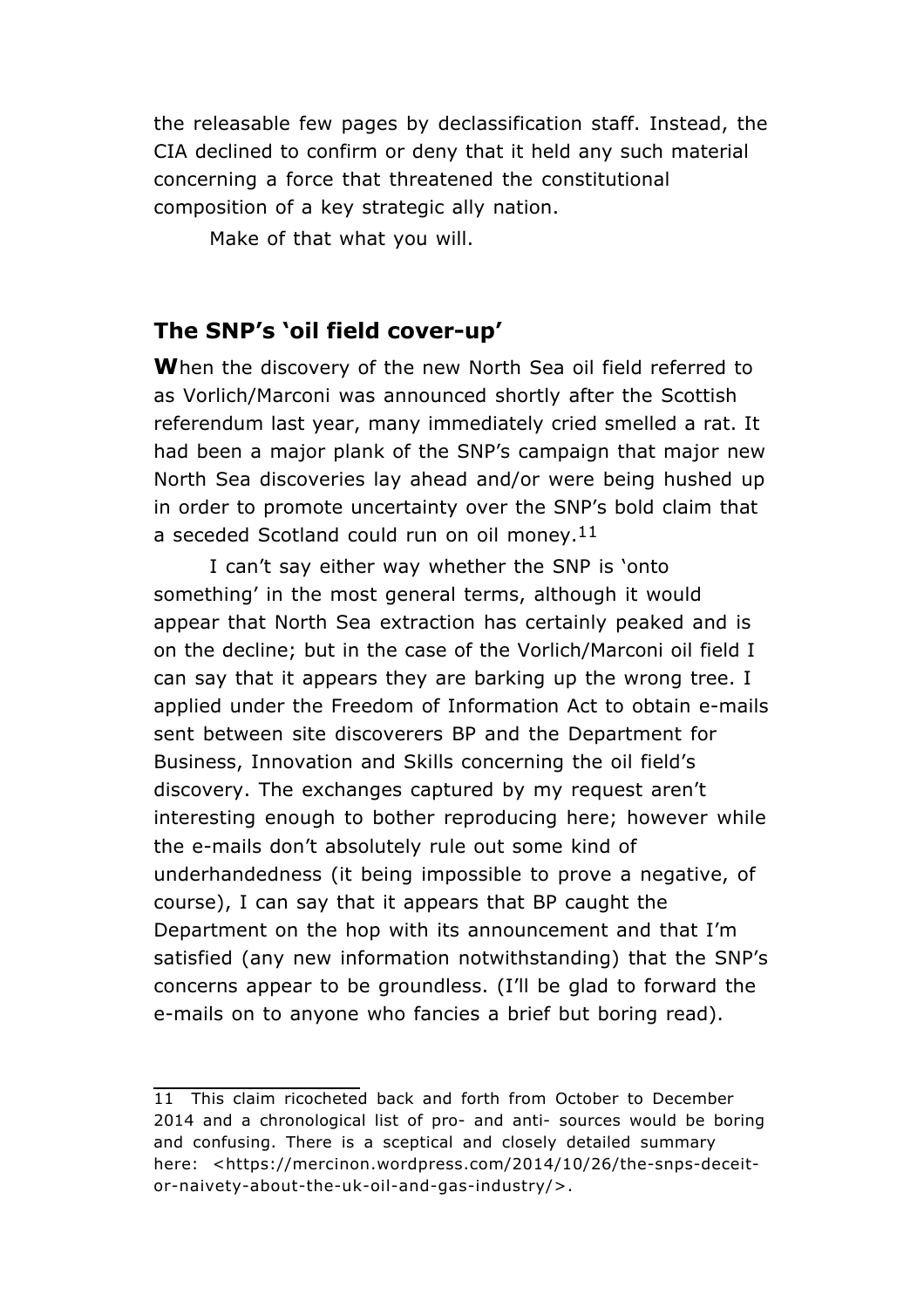### **Not in the Albert Hall**

30 April marked the anniversary of the suicide of Adolf Hitler and also – allegedly – that of Eva Braun, his lover. 'Allegedly' because Hugh Thomas, in his book *Doppelgangers: The Truth About the Bodies in the Berlin Bunker* (1996), proved that Eva escaped from the fuhrerbunker and for all intents and purposes disappeared, leaving behind a corpse doctored to look superficially like hers but with completely different teeth.

Mr Thomas's work on Nazi body-doubles of the Second World War has proved contentious over the years but the Eva Braun case is the one in which there is absolutely no room for doubt. Unless one imagines that Thomas invented his book from whole cloth, the evidence he cites makes it absolutely impossible for the female body found at the site of the attempted cremation of Hitler to be Eva's.

This gives me the chance to set out a little theory I have nurtured for many years.

It's well known that when autopsied, Hitler's charred corpse was found to only have one testicle. The Russian autopsists even examined the abdominal cavity to see if it had 'ascended'. Nope, it wasn't there. What's less well-known is that all Hitler's medical records from his lifetime recorded no such abnormality.

So there are two options: either every medical examination that included details of Hitler's genitals has been doctored or forged on this one detail, or.....one of his testicles went missing after his death. If you add in certain other details, a strange solution to this little set of mysteries starts to come into focus.

Why, for example, did Hitler marry Eva shortly before committing suicide? (She even wrote her surname as 'Hitler' on their marriage certificate). Could it be that the last-minute marriage was to ensure that any child borne by Eva would be legitimate? Artificial insemination was not then a new procedure by any means and if Eva escaped and some medically-minded Nazi took one of Hitler's testicles for the